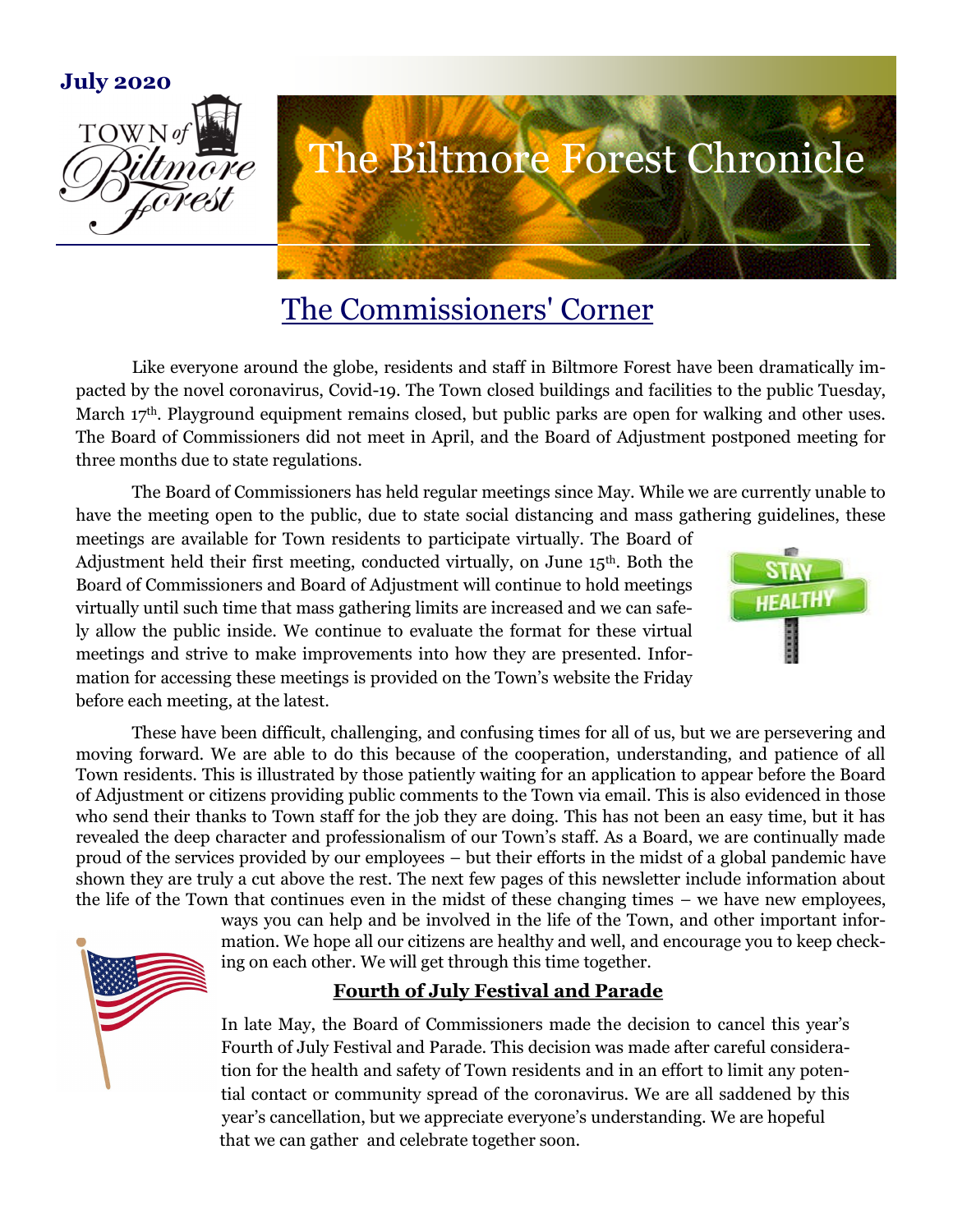# Introducing Our New Town Employees



**Cody Bartlett, Public Works**

Mr. Cody Bartlett has been with the Town since May. Cody has a background in maintenance and snow removal from working with the North Carolina Department of Transportation. Cody enjoys spending time with his wife and three children. He also enjoys hunting and fishing.



**Public Works**

Mr. John Divello has been with the Town since June. John previously worked with the City of Asheville and has a background in operating heavy equipment and snow removal. John and his fiancé enjoy the outdoors and are avid **John Divello,** mountain bikers.



**Public Works Director, Harry Buckner**

 **Hannah Quinn, Police Department** On February 27, 2020, the Town welcomed our new Director of Public Works, Mr. Harry Buckner. Harry holds a professional engineer's license and worked with McGill Associates for 24 years, including a substantial amount of time as a partner and owner. He has a thorough background in public works project management and civil engineering design, plan review, and organi-

zational development. He worked as a financial advisor for Northwestern Mutual for three years before joining the Town. His first four months on the job intersected with the impacts from Covid-19 and have been unique, to say the least, but he is already making impactful and lasting change upon the Town and Department. Harry is a Buncombe County native, a gradu-

ate of Erwin High School, and obtained his Bachelor of Science in Engineering from NC State University. His wife is a native of northern Buncombe County and they have one daughter. You can reach him at the Public Works Department by calling (828) 274-3919 or via email at hbuckner@biltmoreforest.org.



Ms. Hannah Quinn is a Western North Carolina native, and graduated from Owen High School. Hannah was hired as a telecommunicator for the Police Department and we are delighted to have her join our Biltmore Forest team! Hannah enjoys cooking, fishing, fashion, and is also a beautician.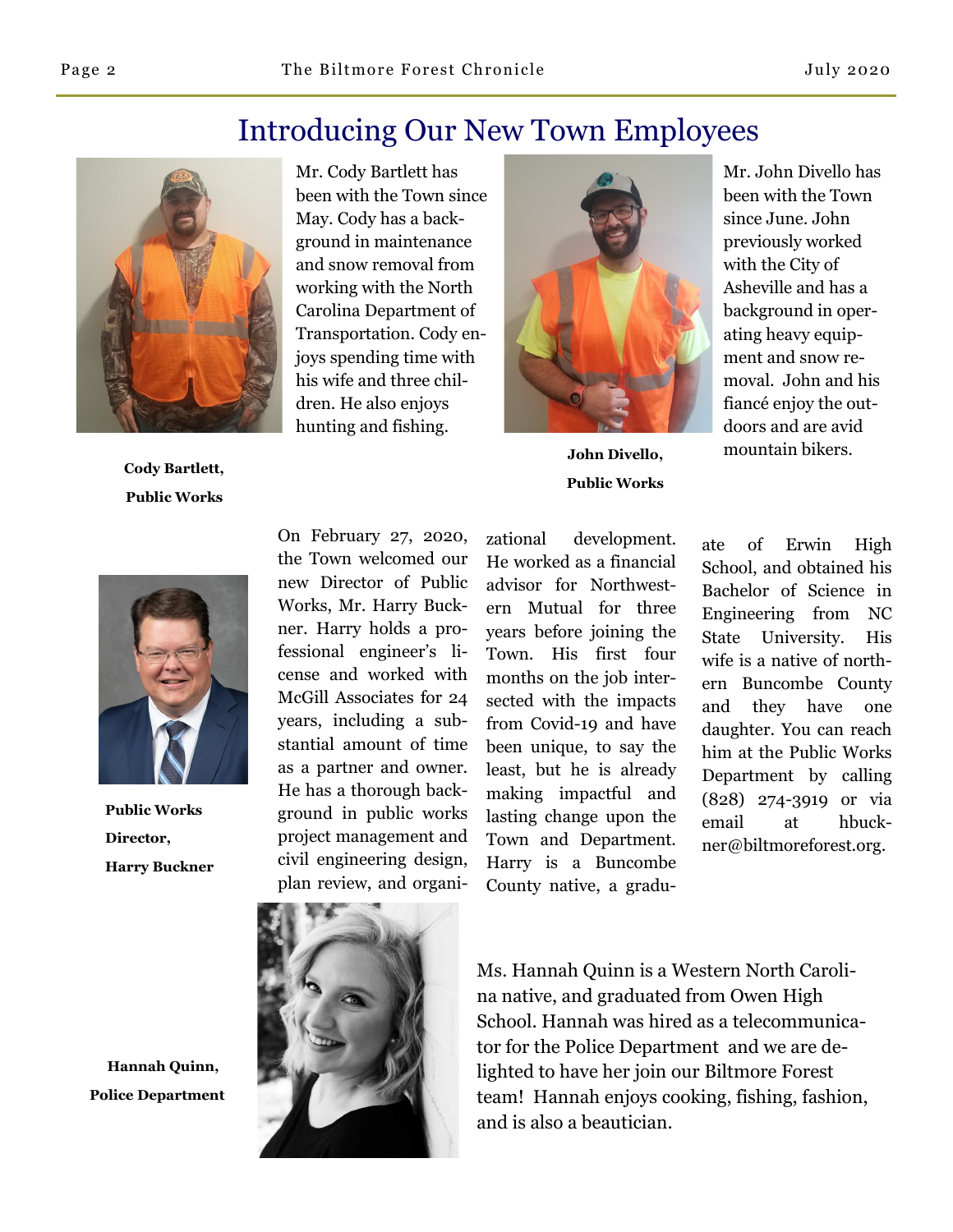### **Keep our Creeks and Streams Clean – Pick Up After Your Dog!**

Did you know dog and pet waste is a major contributor to stormwater pollution? Pets and urban wildlife are major sources of water contamination because pet waste contains harmful bacteria and parasites. You can make a difference by being a responsible pet owner and carrying bags with you to pick up pet waste. The Town provides bags in both Greenwood and Rosebank Parks and is currently identifying ways we can increase additional bag access areas in Town. When walking, please pick up after your dog and DO NOT leave the bags on the ground— there isn't anyone designated to pick them up. Dog waste and bags should not be left on tops of brush or leaf piles either, as these get put into mulch yards and ends up running downstream, too. Do your part to help maintain the beauty of our Town and health of our creeks and streams – please pick up after your pet!

*Information sourced from https://www.ncbi.nlm.nih.gov/pmc/articles/ PMC3564131/*

### **Hendersonville Road Corridor Study**

The French Broad River Metropolitan Planning Organization (MPO), housed at the Land of Sky Regional Council, is sponsoring the *Hendersonville Road Complete Streets Corridor Study*. The study corridor starts at the intersection with NC 280/ Airport Road and transitions northward to Rock Hill Road. The purpose of this corridor study is to review issues related to safety, congestion, multimodal connectivity and development/urban design.

The portion of the Town located in this corridor is the area on the western side of Hendersonville Road from Valley Springs Road to Rock Hill Road. The MPO welcomes input from those along this corridor in an effort to learn more about the project and participate and the Town encourages our residents to make your voice and opinion known. The website for staying involved in this process can be found at the following link: [http://frenchbroadrivermpo.org/hendersonville](http://frenchbroadrivermpo.org/hendersonville-road-corridor/)[road-corridor/](http://frenchbroadrivermpo.org/hendersonville-road-corridor/)

There are no plans for construction or changes proposed as a result of this study at this point, but the MPO is using this time to prepare future improvements that will benefit the health, safety, and quality of life of all who utilize this road.

**Optional town vehicle decals are available at the police department for \$5 per vehicle. Methods of payment accepted are exact cash and check only.** 

### **Power Outages:**

Duke Energy (800)419-6356

**Gas Leaks:**

Dominion Energy

(formerly PSNC Energy)

1-877-776-2427

**Water Service:**  Public Works 274-3919

After Hours 274-0823

## **EMPLOYEE ANNIVERSARIES**

**Charles Tesner 5 years Jonathan Kanipe 6 years Laura Jacobs 11 years Gabriel Crespo 15 years Helen Stephens 16 years Keith Bowman 28 years Eric Anderson 1 year**

CI FAN IIP AFTER YOUR PEI Please clean up after your dog and do not leave bags on the

ground.

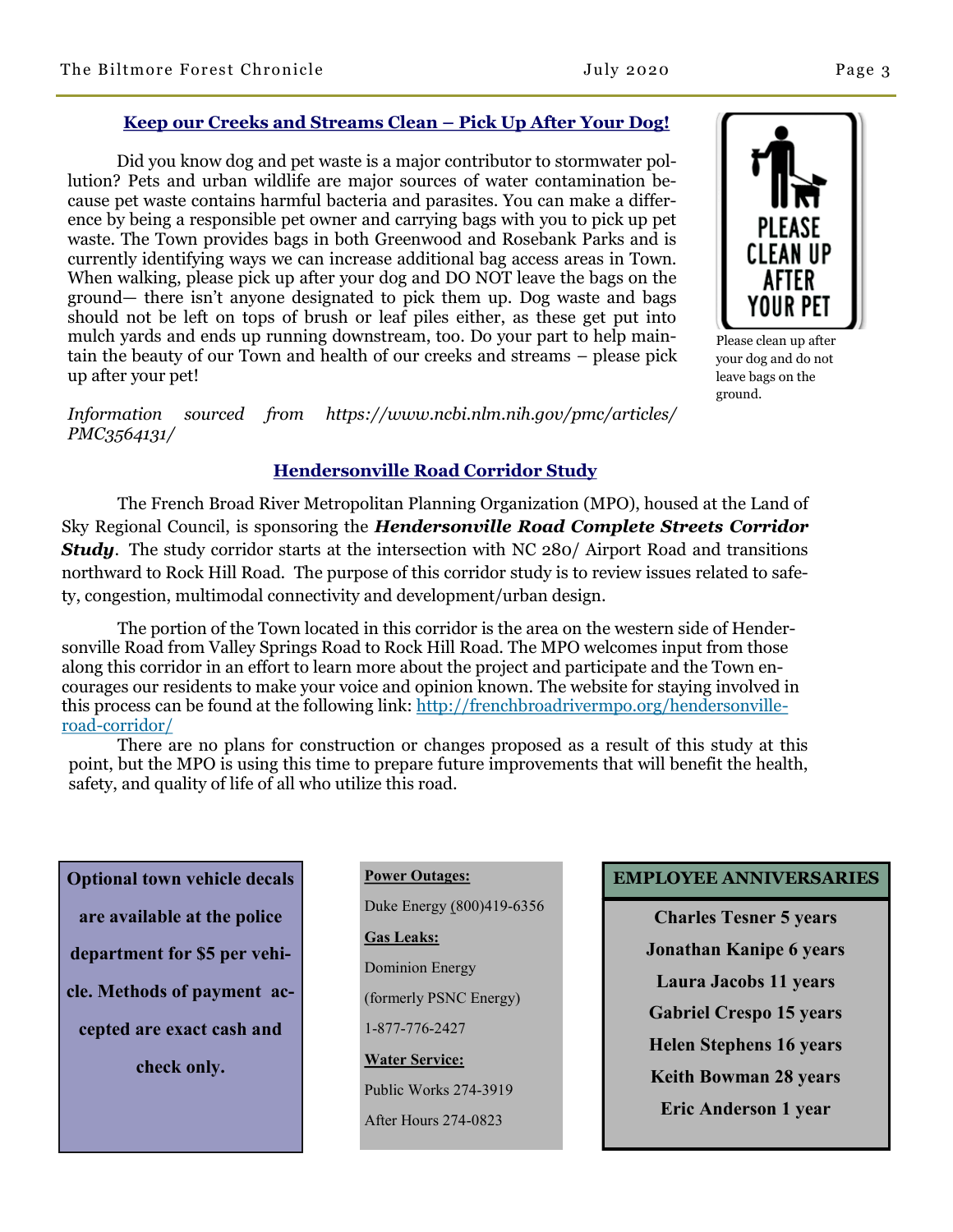# **POLICE DEPARTMENT NEWS**

We, like all law enforcement are facing challenging times as a police department. COVID-19 guidelines are the new normal. As this is uncharted territory, we want you to know that your police department in Biltmore Forest is here for you in any situation when you need us. No matter what we face as a society, we stand ready to protect and serve you professionally and at the high standard that we are known for. Please do not hesitate to contact us with any need at all.

As summertime reaches its peak, so does household property crime. The Biltmore Forest Police Department would like to provide you with some important safety tips to make your summer safe and enjoyable. Summer time is great for vacations and family time, but criminals don't take summer breaks. According to the Bureau of Justice Statistics, "Household property crimes exhibited a pattern of seasonal fluctuations from 1993 to 2010. The most common pattern for household property crimes was that victimization occurred at higher rates during the summer than during other seasons." Here are some summer time safety tips:

 $\sim$ As always be aware of your surroundings. Our situational awareness should always be our number one safety priority. Pay attention to what is happening around you. Be aware of what's happening in the neighborhood. Communicate and partner with neighbors about any suspicious activity in the neighborhood and always call or notify the police department with any concerns.

~Lock your doors, including the garage door. Unlocked doors are open invitations to intruders.

If you vacation, ask a trusted family member, friend, or neighbor to keep a watchful eye on your home or have your mail held at the local post office until your return.

~Don't post on social media that you are leaving town, and wait to post photos after you return from your trip.

 $\sim$ Always lock your car doors and roll up your windows when you leave your car. Even when it is in your driveway.

~Be alert for children playing in neighborhoods and residential areas. Young children may be more concerned about catching a ball that rolls into the street than watching for vehicles coming toward them.

Please do not hesitate to contact the police department with any concerns at 828-274-0822.

~Chief Chris Beddingfield, Chief of Police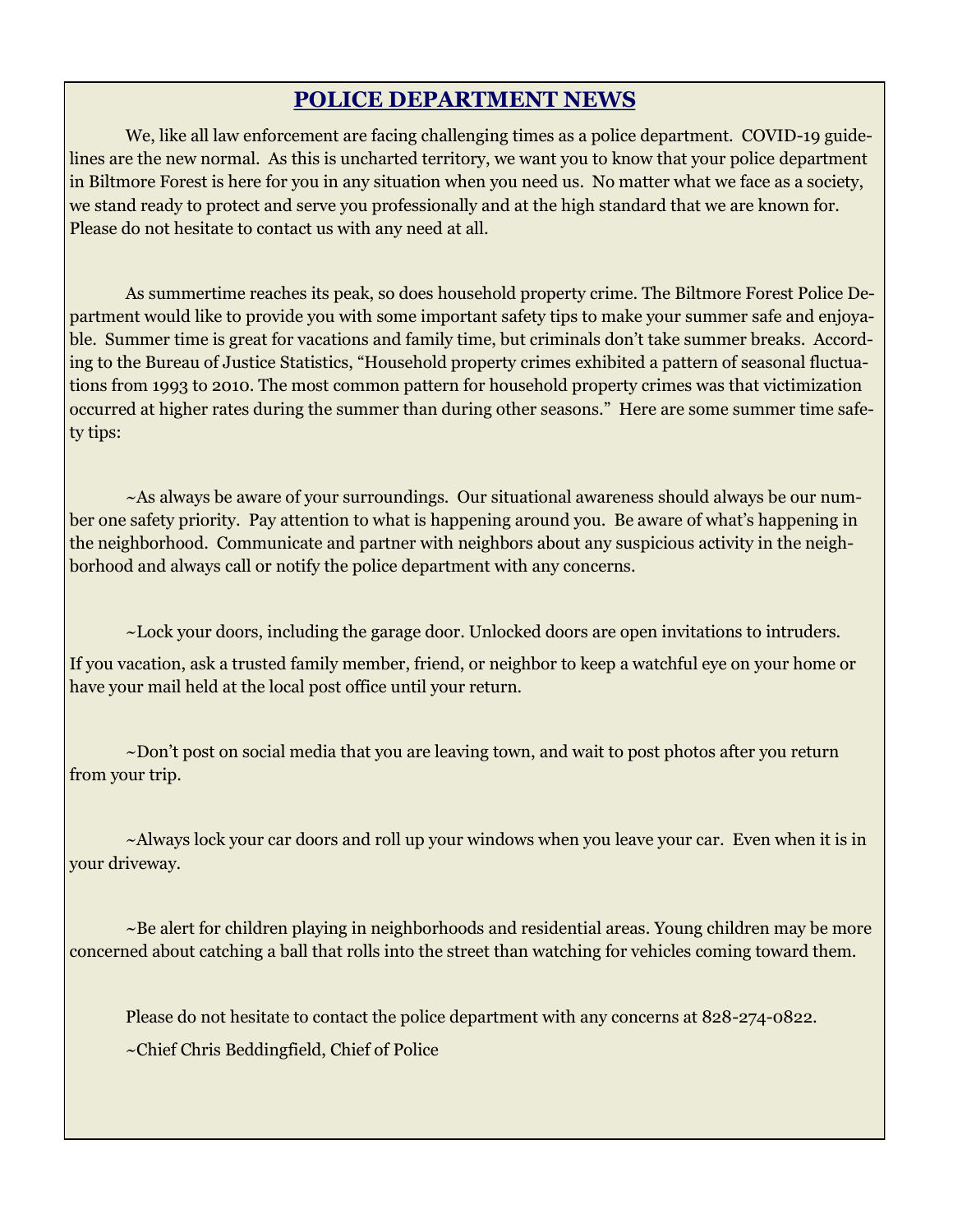## **PUBLIC WORKS NEWS**

The Town of Biltmore Forest is known for its lush landscape and well-maintained appearance. To assist residents with keeping their property looking its best, the Public Works Department collects and disposes of brush from each occupied residential lot once per month. This year, our department has worked especially hard to keep up with the needs of residents in this area. The combination of rainy and occasionally severe weather, combined with the COVID-19 pandemic keeping residents sequestered at home, has increased the work on our lawns and gardens.

To better serve all residents through the brush pick-up program, we want to remind everyone of the Town's ordinances and tips as they relate to brush collection. By complying with the ordinances, residents can enhance the beauty of their property, be a considerate neighbor, and provide our Department with a safe and efficient working environment.

~Brush should be placed curbside NO SOONER THAN 5 DAYS before scheduled pick-up. We have begun using the CodeRed telephone system to remind residents of the appropriate times to bring brush to the curb for removal. Placing brush outside of these windows is an eyesore for your neighbors, and typically kills the grass under the pile, leaving the road shoulder unsightly.

~For homes NORTH OF Southwood and Eastwood Roads, brush pick-up begins on the 15<sup>th</sup> of the month. This means brush should be placed out no sooner than the 10<sup>th</sup> of the month.

~For homes ON Southwood and Eastwood Roads, and ALL POINTS SOUTH, brush pickup begins on the 30th of the month. This means brush should be placed out no sooner than the 25th of the month.

~Brush gathered by outside tree, lawn, or landscaping companies (anyone other than the resident) MUST BE REMOVED BY THAT SAME COMPANY. We simply cannot keep up with all the professional landscapers that work in our Town and maintain equitable service to all.

~NO MORE THAN 15 cubic yards of brush (approximately ½ of our brush truck capacity) should be placed curbside per month. Again, to equitably serve ALL residents, there is a monthly limit.

~PILES SHOULD BE NEATLY STACKED parallel to the roadway. Limbs should be trimmed no more than 6-feet in length. This allows our crew to operate with maximum efficiency.

~BE AWARE OF WHERE YOUR BRUSH IS PLACED. Do not place brush in the public roadway, in a blind spot, beneath shrubbery or trees where our equipment cannot reach, or underneath power lines. Keep our team safe!

~All brush must be PLACED ON THE LOT WHERE IT WAS COLLECTED. Do not place brush for collection on your neighbor's lot or on Town owned community property. Be a good neighbor.

We appreciate your assistance with keeping our Town beautiful and our workers safe. Please do not hesitate to call Public Works at 274-3919.

~Harry Buckner, Director of Public Works